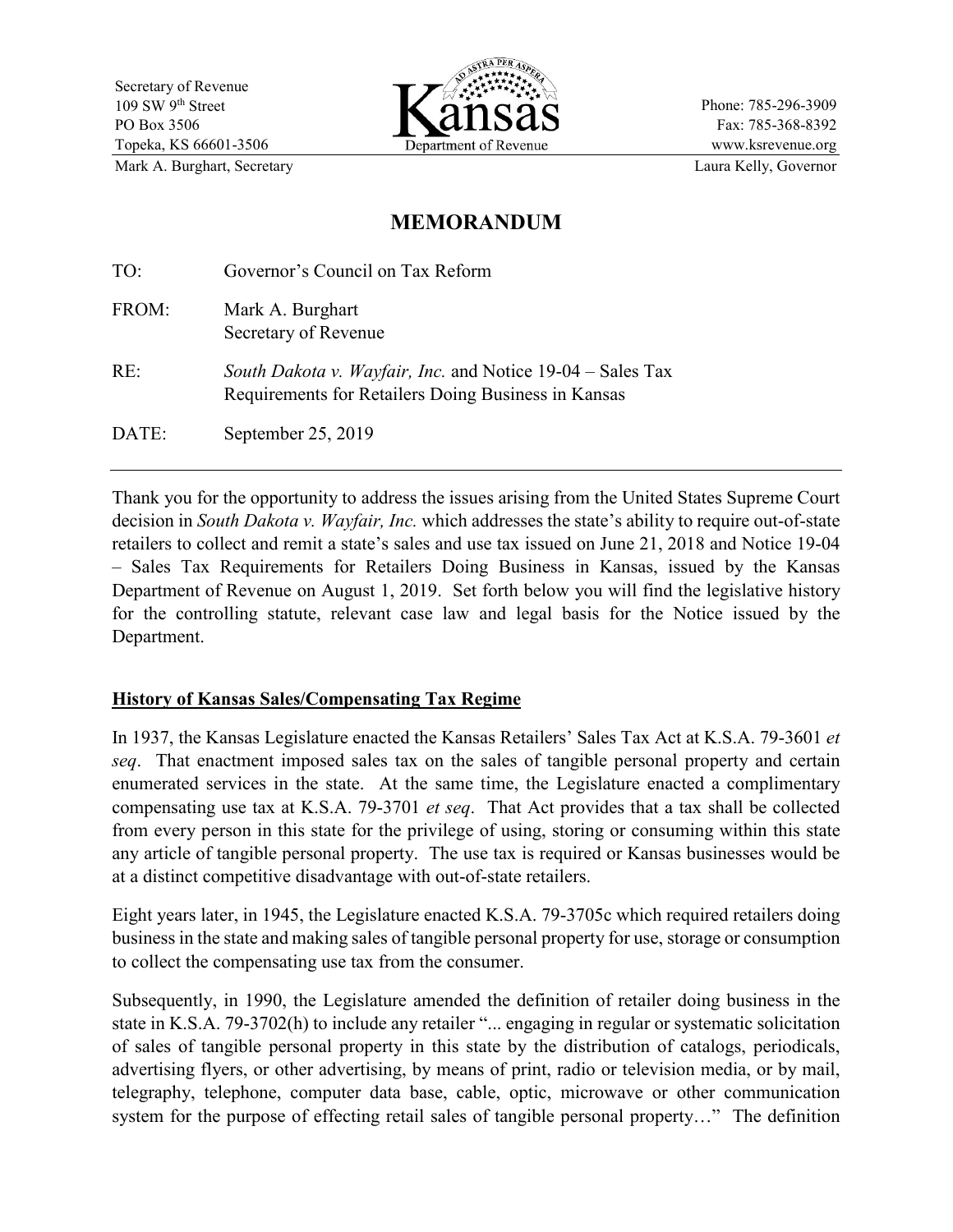was amended at that time in anticipation of what was hoped to be a favorable United States Supreme Court decision that would overturn the case of *National Bellas Hess v. Illinois Department of Revenue*, 386 U.S. 753 (1967) which had provided that a state could not require an out-of-state retailer to collect a state's compensating use tax if the retailer's only connection with the state was through common carrier or the U.S. mail. 1990 S.B. 488 passed the Kansas House of Representatives, 117-4 and the Kansas Senate, 37-0.

That same statutory definition was again amended in 2003 to provide that a retailer doing business in the state means "… (G) any retailer who has any other contact with this state that would allow this state to require the retailer to collect and remit tax under the provisions of the constitution and laws of the United States." Once again, this statutory change was designed to posture Kansas such that it could take advantage of any favorable United States Supreme Court decision that would overturn the physical presence requirement established in *National Bellas Hess*. 2003 H.B. 2416 passed the Kansas House of Representatives 122-0 and the Kansas Senate 38-1.

The legislative plan to structure the tax code to take full advantage of favorable court rulings has been in place for 29 years. As discussed below, the decision in *South Dakota v. Wayfair, Inc.,* 585 U.S. (2018) has removed any constitutional impediment to the enforcement of the tax collection statute which is now presumed to be constitutional.

# **Nature and Basis of Sales and Compensating Taxes**

As noted above, the taxes in question (sales and compensating taxes) are not "new" taxes. The Kansas Legislature enacted both taxes in 1937 to impose a tax on the gross receipts received from the sale of tangible personal property and certain enumerated services. The legal incidence of the taxes falls on the final consumer (purchaser). The retailer does not "pay" either tax. The retailer's obligation is to collect the tax from the purchaser and remit those taxes to the Department. This distinction may seem insignificant, but it is not.

For a number of years, states that have a retailers' sales tax as a part of their tax base, have sought a dual-purpose sales tax policy when approaching application of their sales taxes against sales made by out-of-state retailers: 1) to ensure a secure, continued sales tax base; and, 2) to maintain an equitable balance between in-state, brick-and-mortar retailers and out-of-state retailers selling into their state. Since the tax was, by statute, legally due from the in-state purchaser (no matter if they purchased from an in-state retailer or an out-of-state retailer), and since the retailer (whether an in-state retailer or out-of-state retailer) had an equal burden to collect and remit, the goal of equitable balance was achieved.

In the early years of sales tax, out-of-state retailers operated through salesmen entering a state and soliciting orders. States had little difficulty in requiring those retailers to comply with their respective sales tax laws because of the retailers' physical presence in their state.

As marketing became more sophisticated in the 1950s and '60s, the advent of mail-order business made it possible for customers to browse through catalogs mailed to them at home, fill out an order form and have the product shipped directly to them via common carrier with no other contact from the retailer whatsoever. The retailer, with no physical presence in the state, often did not comply with the state sales tax statutes. This deprived the state of exercising its dual tax policy of both securing tax revenue and providing a level playing field for in-state and out-of-state retailers.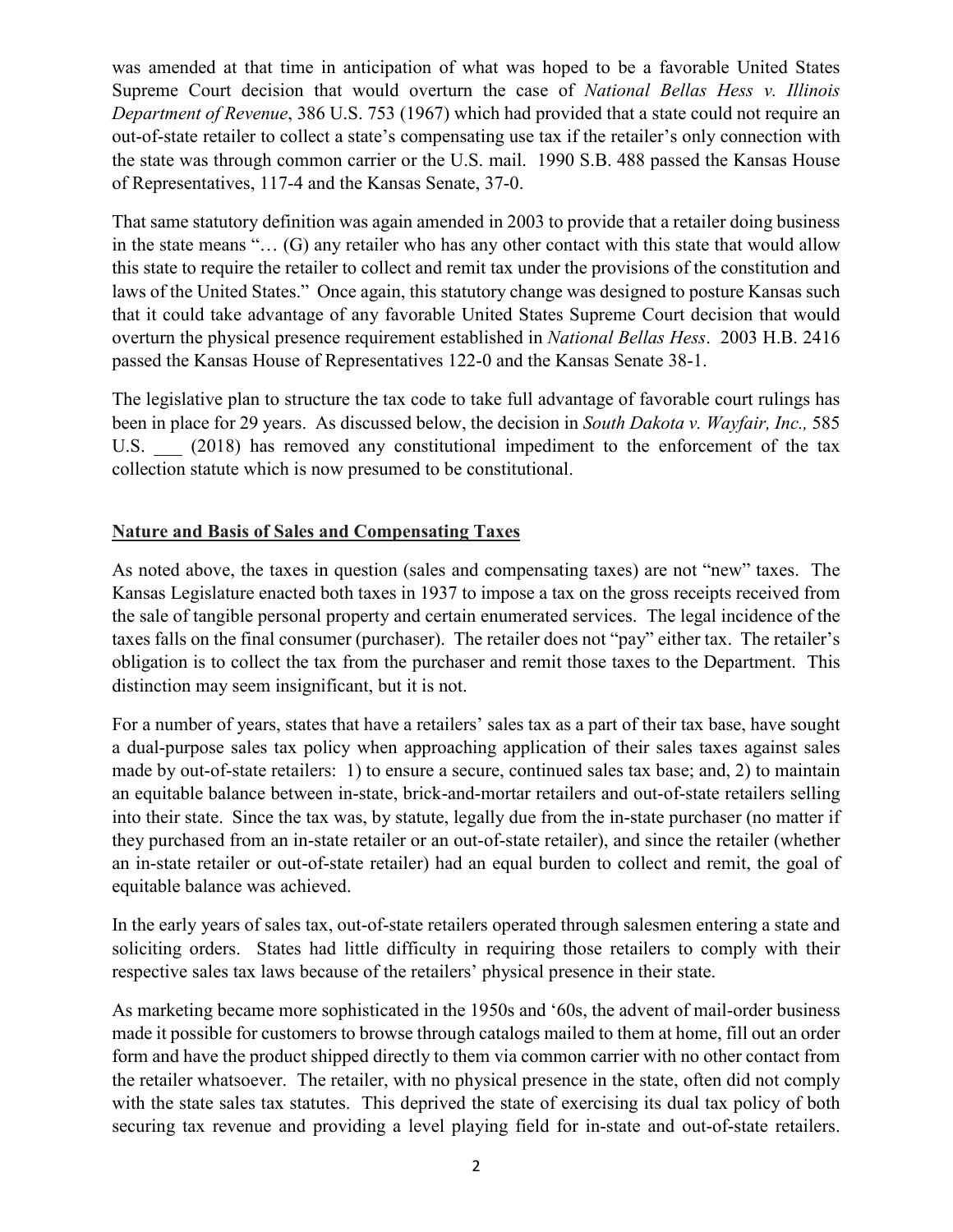States attempted to impose their taxes against out-of-state retailers, and the retailers raised both Due Process and Commerce Clause defenses resulting in a patchwork of decisions with no satisfying, uniform legal standard(s).

### **United States Supreme Court History**

The back and forth struggle between states and out-of-state retailers culminated in *National Bellas Hess, Inc. v. Illinois Department of Revenue*, 386 U.S. 753 (1967), where the United States Supreme Court concluded that a mail order business could not be subjected to a state's tax collection duty based merely upon the retailer's in-state contacts of mail and common carrier delivery *(i.e.*, that some in-state property interest or representational activity was necessary). National Bellas Hess was a mail order house with its principal place of business in Missouri. It owned no tangible property in Illinois, had no sales outlets, representatives and did not advertise in Illinois. The Court justified its ruling in *National Bellas Hess* on both Commerce Clause and Due Process Clause grounds. Much of the Court's analysis focused on the burden of compliance on out-of-state retailers at the time due to the variety of tax compliance provisions among the states.

In *Quill v. North Dakota*, 504 U.S. 298 (1992), the Court was asked to re-visit its decision in *National Bellas Hess* in part because significant questions had arisen as to whether *National Bellas Hess* had become economically outdated in the intervening twenty-five years since it had been decided, or whether it continued to reflect the Court's then-current state tax constitutional doctrine. *Quill* was a Delaware corporation with offices and warehouses in Illinois, California and Georgia. None of its employees worked or resided in North Dakota and its ownership of tangible property in North Dakota was insignificant. *Quill* sold office equipment and supplies; it solicited business through catalogs, flyers, advertisements in national periodicals and telephone calls.

The Court suggested that, given the advances in its jurisprudential logic, it would not have reached the same conclusion in *National Bellas Hess* if the question in that case were a matter of first impression. But the Court retained the holding in *National Bellas Hess* on the basis of *stare decisis*, particularly because it presumed that later growth in the mail order industry may have been due in part to the holding in that earlier case. Also, the Court feared that revocation of the rule from *National Bellas Hess* could result in the practical consequence that mail order companies could be forced to pay a large amount of retroactive tax.

The Court in *Quill* suggested that, although it had modernized its state tax jurisdiction analysis after *National Bellas Hess,* it was now taking a step backwards. The Court re-affirmed its holding in *National Bellas Hess* in part on the theory that Congress was better suited to address the questions presented - a result that the Court specifically invited.

To facilitate this result, the Court explicitly based its decision on Commerce Clause grounds, and stated that it was no longer justified on Due Process grounds, thus enabling Congress to reconsider the rule. State sales tax cases decided post-*Quill* are generally consistent with this analysis.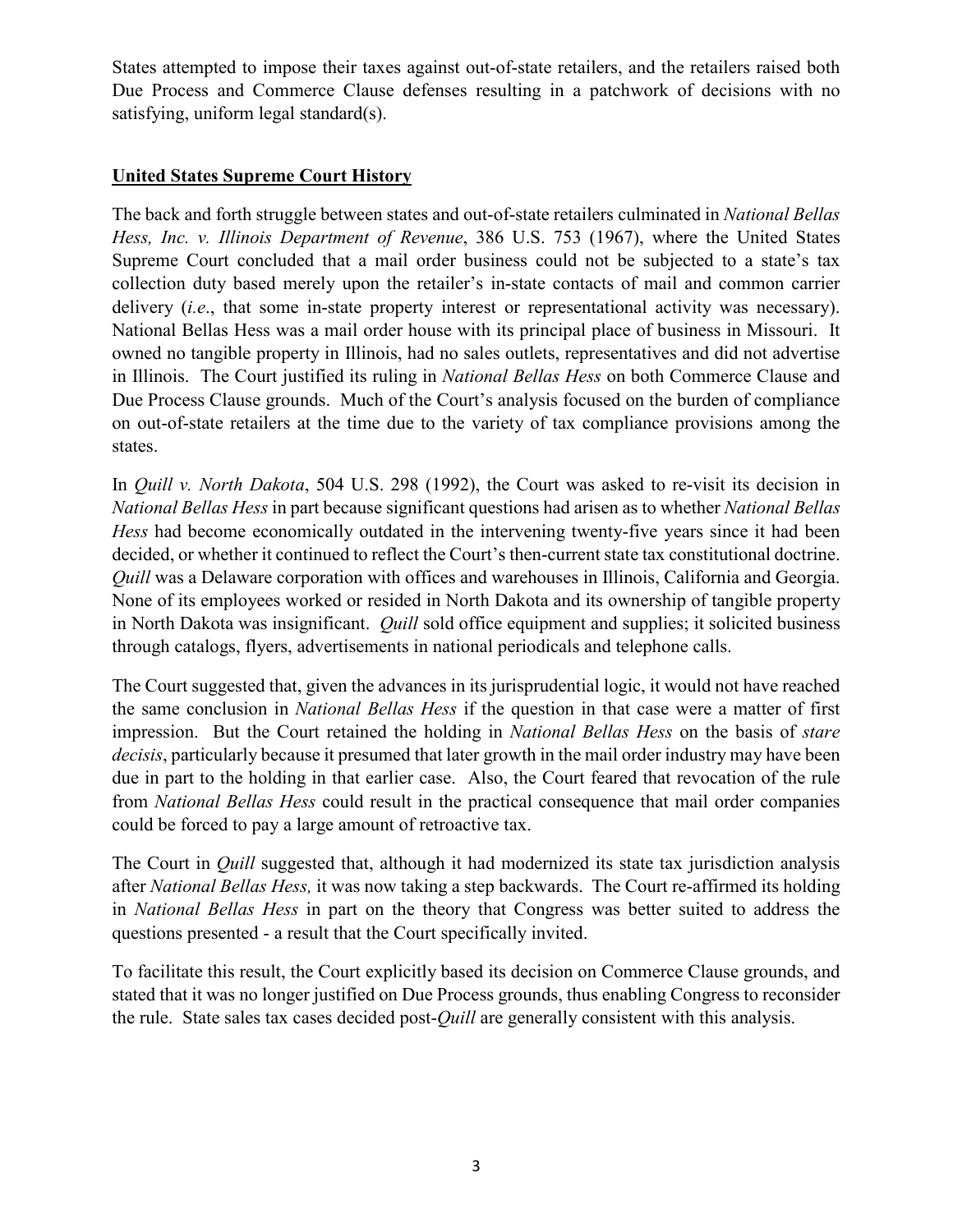# **Enter** *Wayfair*

In 2016, South Dakota enacted legislation designed to present a straight-up assault on *Quill*. South Dakota's statutory scheme is quite similar to the one Kansas has had since 1937. South Dakota announced its intention to begin enforcement of its laws, as an invitation to a suit to enjoin it from so doing. South Dakota's statutes specified that they would be effective prospectively only, and those retailers with 200 or fewer sales transactions and less than \$100,000.00 in annual gross sales would not be subject to the collect and remit requirements. The former (prospective only) was to address Due Process "fair notice" and the latter two (200 or \$100,000.00) were designed to address concerns previously expressed by the Court of an undue financial burden for smaller retailers to comply with various states' laws. It should be noted that South Dakota is also a member of the Streamlined Sales Tax Agreement.

As noted above, since there are still some remnants of Due Process barriers that could be raised in the aftermath of *Quill,* South Dakota needed to address not only Commerce Clause but Due Process Clause concerns as well. Even as the Court in *Quill* was removing the Due Process component from the state sales tax nexus analysis with the specific goal of eliciting Congressional action, the Court suggested that Due Process principles remained significant as a state tax jurisprudential tool.

The Court has observed that claims concerning the application of the Commerce Clause and Due Process Clause in matters of state tax jurisdiction are "closely related." The Court stated that the two clauses impose distinct limits on the taxing powers of the states, but suggested that those distinctions are not meaningful when evaluating a nexus question outside the realm of sales tax.

On June 21, 2018, the Court in *South Dakota v. Wayfair, Inc.*, 585 U.S. \_\_\_ (2018) reversed its holding in *Quill* and removed the physical presence barrier to the collect and remit requirements of state tax statutes on sales made by out-of-state retailers to in-state purchasers.

In its decision, the Court noted that while an out-of-state retailer may not have a physical presence in a state, it was clear to the Court that through the internet they have an economic and pervasive virtual nexus (or presence) in the state that obligated them to collect and remit a state's taxes.

### **Nexus Post** *Wayfair*

Nexus in general means a connection. The term nexus is used in tax law to describe a situation in which a business has a "nexus" or tax presence in a particular state or states. A nexus is basically a connection between a taxing jurisdiction, like a state, and an entity like a business that must collect or pay the tax. Everything about nexus has to do with "presence." The terms are, for all intents and purposes, interchangeable.

The Court noted the internet retailer's economic presence in South Dakota as sufficient to require them to comply with South Dakota's collect and remit requirements. While there is no specific shared definition of economic nexus, or presence, across the 50 states, the simplest way of determining sales tax nexus is economic nexus, which is basically just sales in the state.

The *Wayfair* Court said that the older ways of determining tax nexus were "artificial and anachronistic" and that states have the right to require online retailers to charge and collect sales tax from online buyers.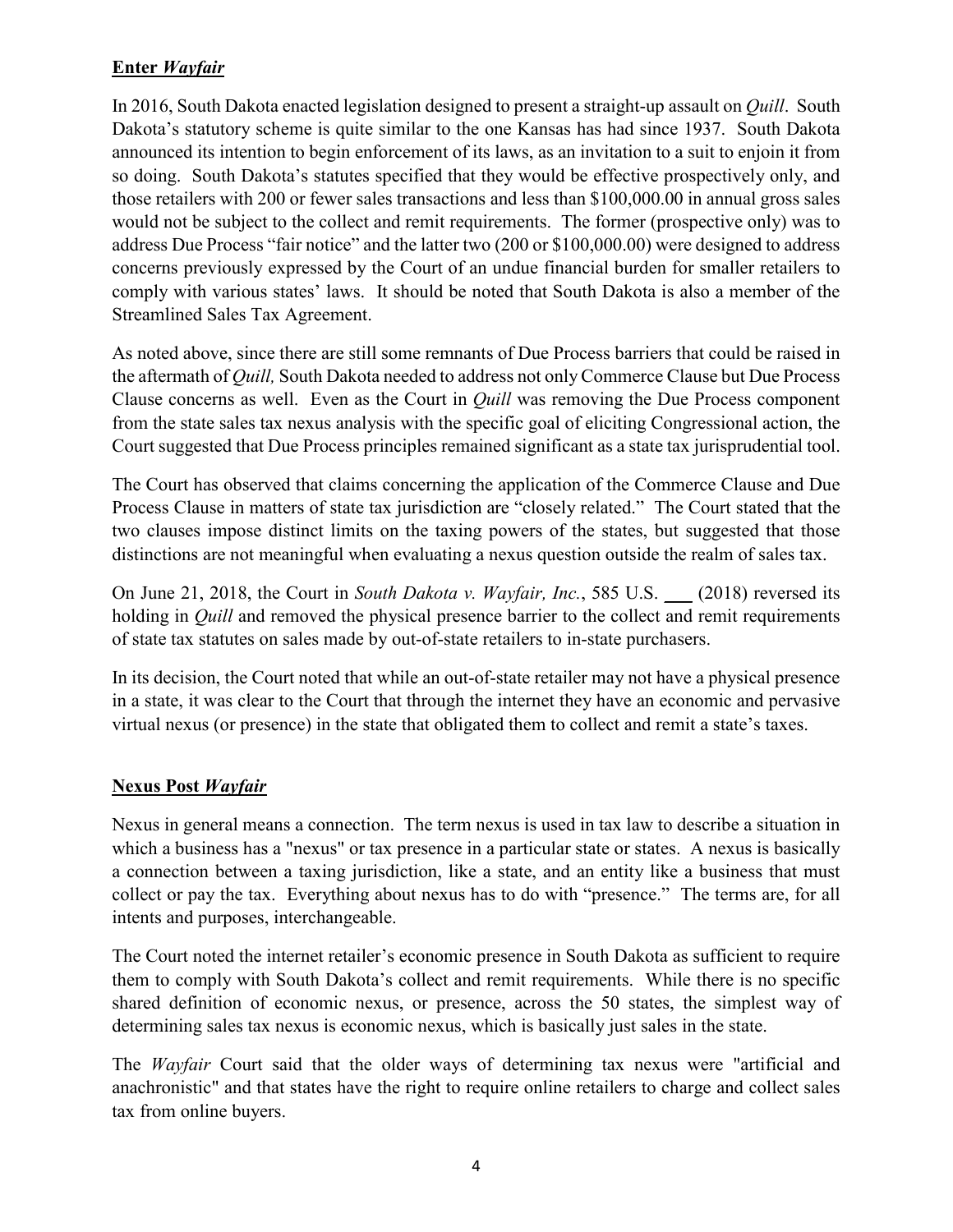*Wayfair* did not alter pre-existing jurisdictional principles; it merely sought to eliminate the physical presence rule, and to explain the effect of that elimination on retailers that were formerly protected. Implicitly, then, *Wayfair* conceded that the physical presence rule derived from *National Bellas Hess* and *Quill* was incorrect, and it re-posited that the relevant nexus considerations are rooted in due process.

Under *Wayfair*, nexus determinations for sales tax are primarily controlled by the Due Process Clause of the U.S. Constitution, which only requires a definite link or minimal connection between a state and the entity it wants to tax. Due process likewise requires that a state tax be adequately noticed, otherwise fair, and applied to remote retailers engaged in significant in-state market exploitation.

The latter is key: a retailer can be engaged in significant market exploitation without generating significant sales. Many (most) on-line retailers use various apps and cookies to market their products, track consumers (both on websites they visit – cookies, and physical location – apps.). These cookies and apps send data back to the retailer that can use that data to tailor and offer more on-line incentives (digital coupons, percentages off, other related products, etc.) purposefully directed at, and to avail itself of, the in-state market. They also have interactive "warehouses" and "showrooms", Artificial Intelligence to communicate with consumers, and other on-line features, all designed to hook and keep in-state consumers. The *Wayfair* Court acknowledged this type of significant connection or nexus with a state when it specifically noted cookies and apps and their uses, and the "pervasive" in-state virtual presence of on-line retailers.

It should be noted that the *Wayfair* decision did not establish, as a matter of constitutional jurisprudence, a bright-line test when it mentioned the four elements of South Dakota law (\$100,000, 200 transactions, member of Streamlined and prospective only). All the Court noted were the features of South Dakota's statute and how those provisions did not create a burden for Wayfair, and the other two remote retailers in that case. While the Court acknowledged that South Dakota's laws were sufficient to avoid any undue burden on retailers, the Court did not hold that those features were necessary, or exclusive, to avoid an undue burden for retailers.

If the elements of the South Dakota law were a constitutionally mandated check list, then membership in Streamlined would be required (no additional states have joined Streamlined since *Wayfair* was handed down), as would the 200 transactions requirement (most states have not adopted the 200 transactions threshold, and some which initially did, have since struck them from their statutes).

# **Kansas Statute Under** *Wayfair*

Most states that impose sales taxes have enacted statutes, regulations and procedures to allow sales tax collection for online sales. As noted above, Kansas adopted its version of economic nexus or presence in 2003 at K.S.A. 79-3702, and specifically, subsection (h)(1)(F):

"(h) (1) "Retailer doing business in this state" or any like term, means: (A) Any retailer maintaining in this state, permanently, temporarily, directly or indirectly through a subsidiary, agent or representative, an office, distribution house, sales house, warehouse or other place of business;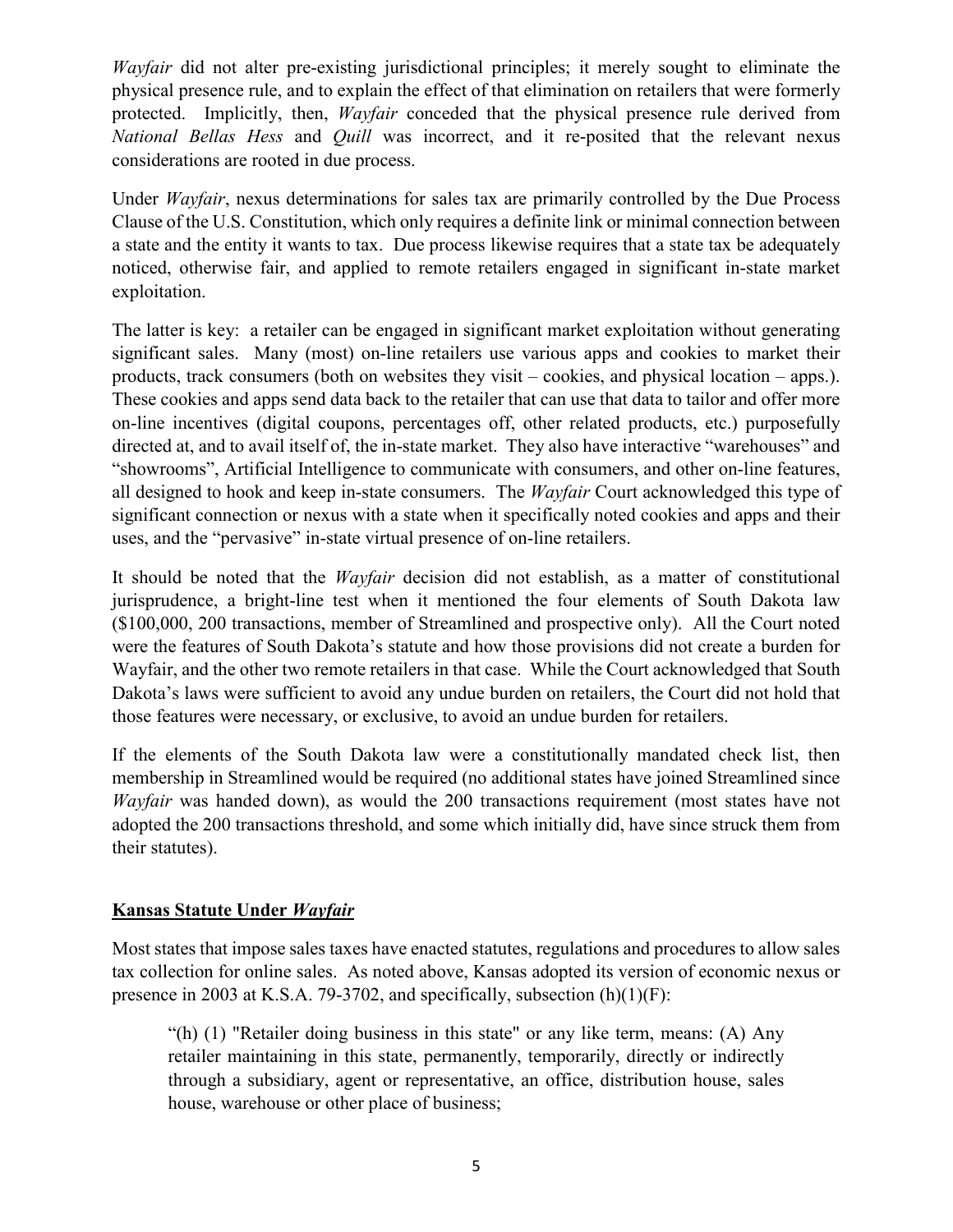(B) any retailer utilizing an employee, independent contractor, agent, representative, salesperson, canvasser, solicitor or other person operating in this state either permanently or temporarily, for the purpose of selling, delivering, installing, assembling, servicing, repairing, soliciting sales or the taking of orders for tangible personal property;

(C) any retailer, including a contractor, repair person or other service provider, who enters this state to perform services that are enumerated in K.S.A. 79-3603, and amendments thereto, and who is required to secure a retailer's sales tax registration certificate before performing those services;

(D) any retailer deriving rental receipts from a lease of tangible personal property situated in this state;

(E) any person regularly maintaining a stock of tangible personal property in this state for sale in the normal course of business; and

*(F) any retailer who has any other contact with this state that would allow this state to require the retailer to collect and remit tax under the provisions of the constitution and laws of the United States.*

(2) A retailer shall be presumed to be doing business in this state if any of the following occur:

(A) Any person, other than a common carrier acting in its capacity as such, that has nexus with the state sufficient to require such person to collect and remit taxes under the provisions of the constitution and laws of the United States if such person were making taxable retail sales of tangible personal property or services in this state:

(i) Sells the same or a substantially similar line of products as the retailer and does so under the same or a substantially similar business name;

(ii) maintains a distribution house, sales house, warehouse or similar place of business in Kansas that delivers or facilitates the sale or delivery of property sold by the retailer to consumers;

(iii) uses trademarks, service marks, or trade names in the state that are the same or substantially similar to those used by the retailer;

(iv) delivers, installs, assembles or performs maintenance services for the retailer's customers within the state;

(v) facilitates the retailer's delivery of property to customers in the state by allowing the retailer's customers to pick up property sold by the retailer at an office, distribution facility, warehouse, storage place or similar place of business maintained by the person in the state;

(vi) has a franchisee or licensee operating under its trade name if the franchisee or the licensee is required to collect the tax under the Kansas retailers' sales tax act; or (vii) conducts any other activities in the state that are significantly associated with the retailer's ability to establish and maintain a market in the state for the retailer's sales.

(B) Any affiliated person conducting activities in this state described in subparagraph (A) or (C) has nexus with this state sufficient to require such person to collect and remit taxes under the provisions of the constitution and laws of the United States if such person were making taxable retail sales of tangible personal property or services in this state.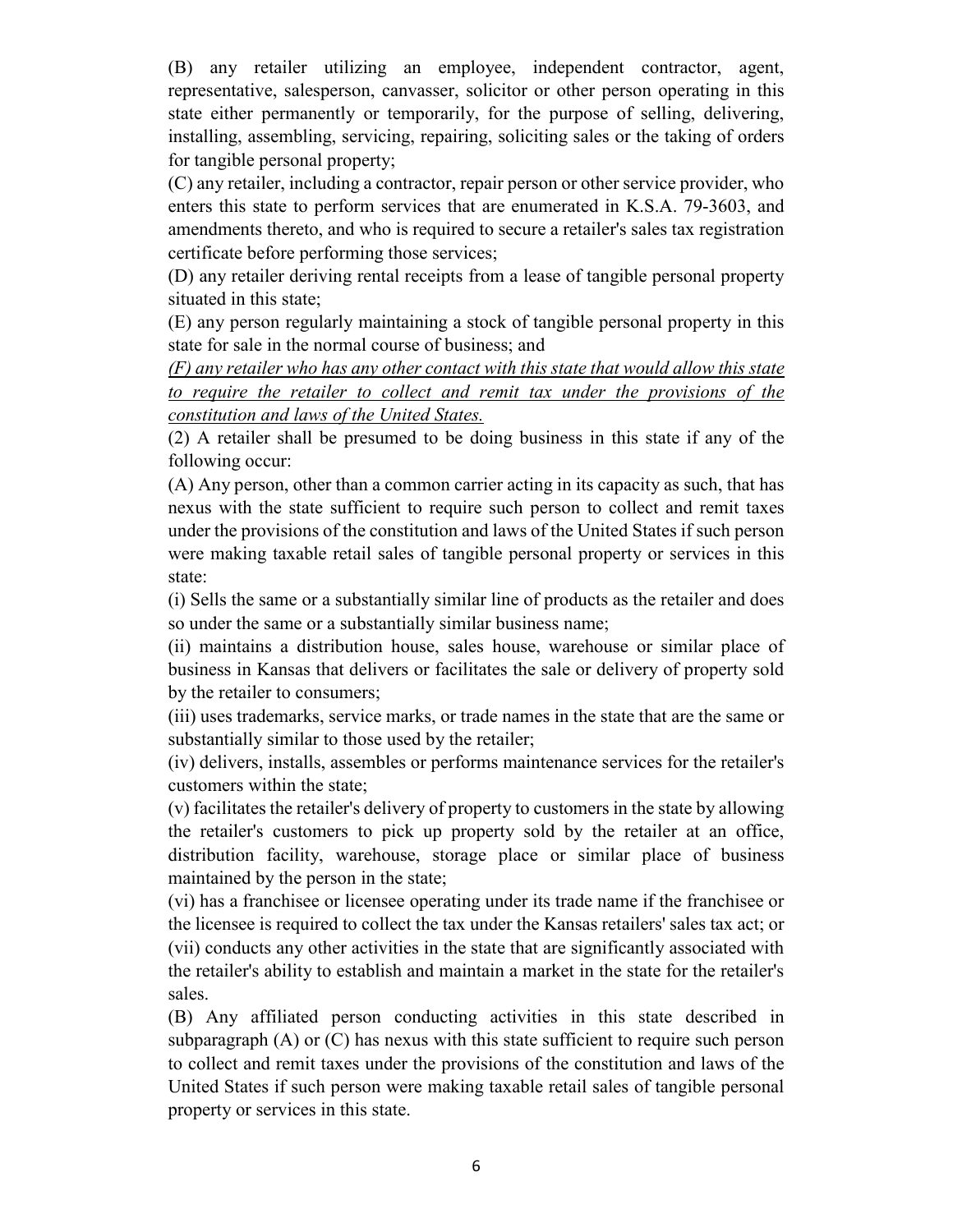(C) The retailer enters into an agreement with one or more residents of this state under which the resident, for a commission or other consideration, directly or indirectly refers potential customers, whether by a link or an internet website, by telemarketing, by an in-person oral presentation, or otherwise, to the retailer, if the cumulative gross receipts from sales by the retailer to customers in the state who are referred to the retailer by all residents with this type of an agreement with the retailer is in excess of \$10,000 during the preceding 12 months. This presumption may be rebutted by submitting proof that the residents with whom the retailer has an agreement did not engage in any activity within the state that was significantly associated with the retailer's ability to establish or maintain the retailer's market in the state during the preceding 12 months. Such proof may consist of sworn written statements from all of the residents with whom the retailer has an agreement stating that they did not engage in any solicitation in the state on behalf of the retailer during the preceding year, provided that such statements were provided and obtained in good faith. This subparagraph shall take effect 90 days after the enactment of this statute and shall apply to sales made and uses occurring on or after the effective date of this subparagraph and without regard to the date the retailer and the resident entered into the agreement described in this subparagraph. The term "preceding 12 months" as used in this subparagraph includes the 12 months commencing prior to the effective date of this subparagraph.

*(D) The presumptions in subparagraphs (A) and (B) may be rebutted by demonstrating that the activities of the person or affiliated person in the state are not significantly associated with the retailer's ability to establish or maintain a market in this state for the retailer's sales.*

(3) The processing of orders electronically, by fax, telephone, the internet or other electronic ordering process, does not relieve a retailer of responsibility for collection of the tax from the purchaser if the retailer is doing business in this state pursuant to this section."

The statutory changes in 2003 were intended to posture Kansas such that it could immediately take advantage of favorable United Supreme Court rulings and thus allow Kansas to: (1) collect taxes that are properly due and owing and (2) level the tax playing field between in-state and out-of-state retailers.

#### **Undue Burden - Due Process After** *Wayfair*

Assuming, *arguendo*, that the due process nexus considerations do contain an element of undue burden attached to them, there are multiple ways states have addressed their taxes' perceived burden to make it less "undue," thereby satisfying both due process and undue burden considerations simultaneously.

To avoid harming smaller retailers, many states have a minimum annual amount of sales, below which no sales tax is charged for online sales. Another way to avoid harming smaller retailers (thus satisfying undue burden claims) is their registration through the Streamlined Sales Tax Project (of which Kansas is a member).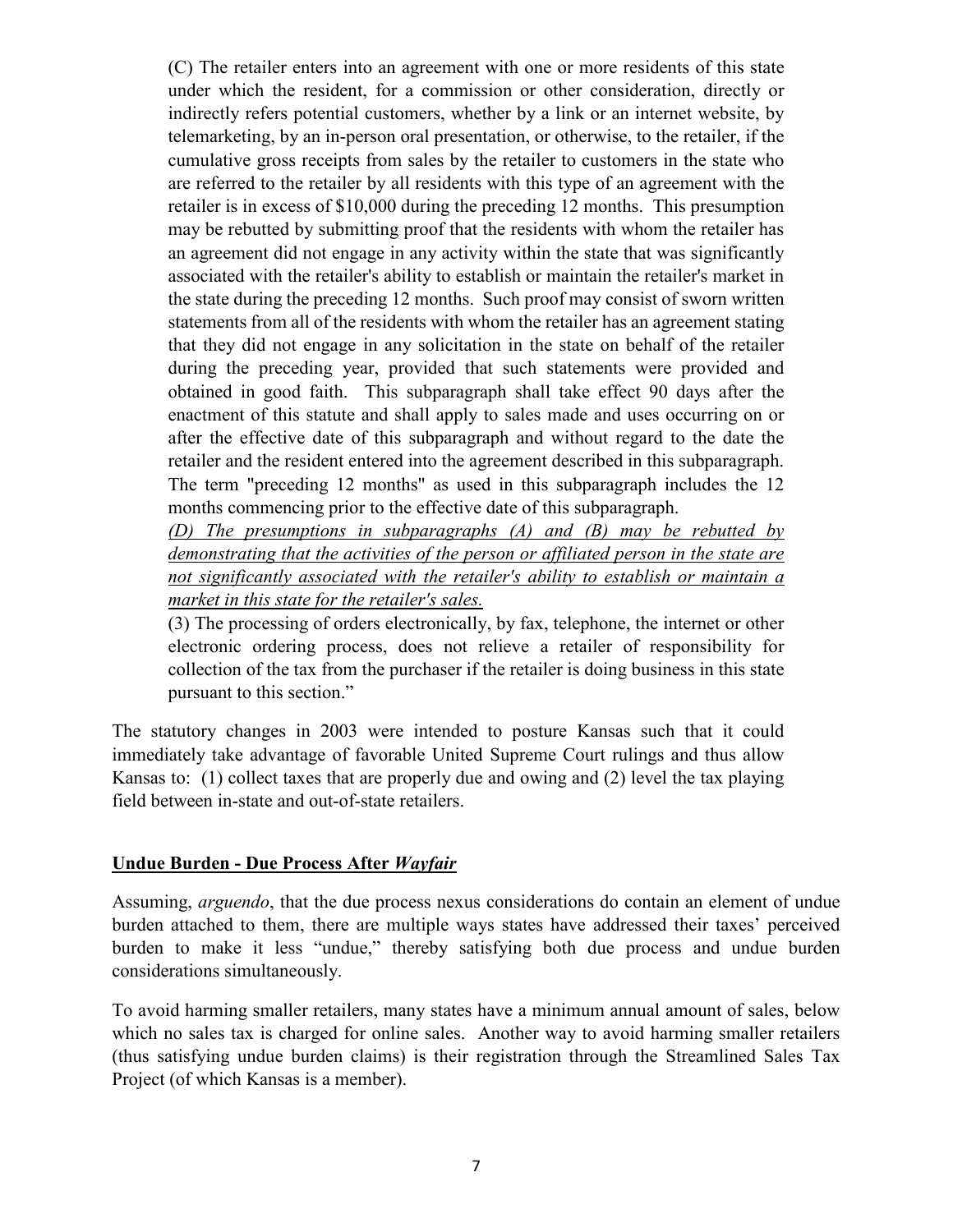A retailer (large or small) that contracts with a Certified Service Provider (CSP) through Streamlined has the following benefits (at no charge to the retailer):

a. **Registration and Registration Updates** – A retailer contracting with a CSP can go through the CSP to register and to update registration data with all Streamlined Member States.

b. **Tax Calculation** – The CSP integrates its system with the retailer's system to determine what's taxable, the applicable state and local rates and the amount of tax to collect at the time of the sale.

c. **Free Monthly Return Preparation and Filing** – The CSP prepares and files the applicable sales tax returns with the Streamlined Member States. The volunteer retailer that contracts with a CSP is not charged a filing fee from the CSP since the CSP is compensated by the Streamlined Member State.

d. **Audits** – The CSP responds to and provides supporting documentation with respect to notices of sales and use tax audits by the Streamlined Member States. The CSP must also provide the Streamlined Member States with transactional data supporting the monthly remittances for volunteer retailers. During an audit of a volunteer retailer, the Streamlined Member States must go through the CSP to conduct the audit, rather than contacting the retailer directly. Audit questions are presented to the CSP. The CSP then reaches out to the volunteer retailer to collect any additional supporting documentation required for the audit. A retailer that is not a volunteer will be contacted directly by the state.

e. **Liability Relief** – Retailers that contract with a CSP are not liable for errors in calculating the incorrect tax that result from the retailer or the CSP relying on erroneous data provided by a Streamlined Member State on tax rates, boundaries, taxing jurisdictions or incorrect data in the library section of the state's taxability matrix.

Essentially, undue burden is measured in dollars: when a retailer's expenses in complying with a state's tax scheme is too high for the taxes it collects and remits. Happily, that is not an issue in Kansas. Kansas pays for each and every one of the compliance functions noted above. The retailer pays nothing.

Because Kansas' membership in Streamlined simplifies the compliance process of all retailers, including small retailers, and Kansas is paying the costs of compliance for all remote retailers, including small retailers of less than \$100,000 into Kansas, it is difficult to see what burden is being borne by any retailer, large or small.

Membership in Streamlined was a key component of the argument made by many states' Attorneys General in their *amicus* Brief before the *Wayfair* Court. Forty-one states, including Kansas, argued before the Court at page 23 of their *amicus* that, "[i]n many cases, including in the 24 States that are members of the Streamlined Sales and Use Tax Agreement ("SSUTA"), a uniform electronic return format eases compliance even more. In fact, the entire collection and remittance process under SSUTA can be accomplished through certified third-party service providers that are paid for by the member States and made available to retailers at no charge. The availability of these service providers and electronic filing methods removes any conceivable burden that collection obligations might otherwise impose on retailers."

A further protection for out-of-state retailers was noted by the Attorneys General at page 24 of their *amicus*, "[t]he financial burden of compliance is also made easy on the backend for those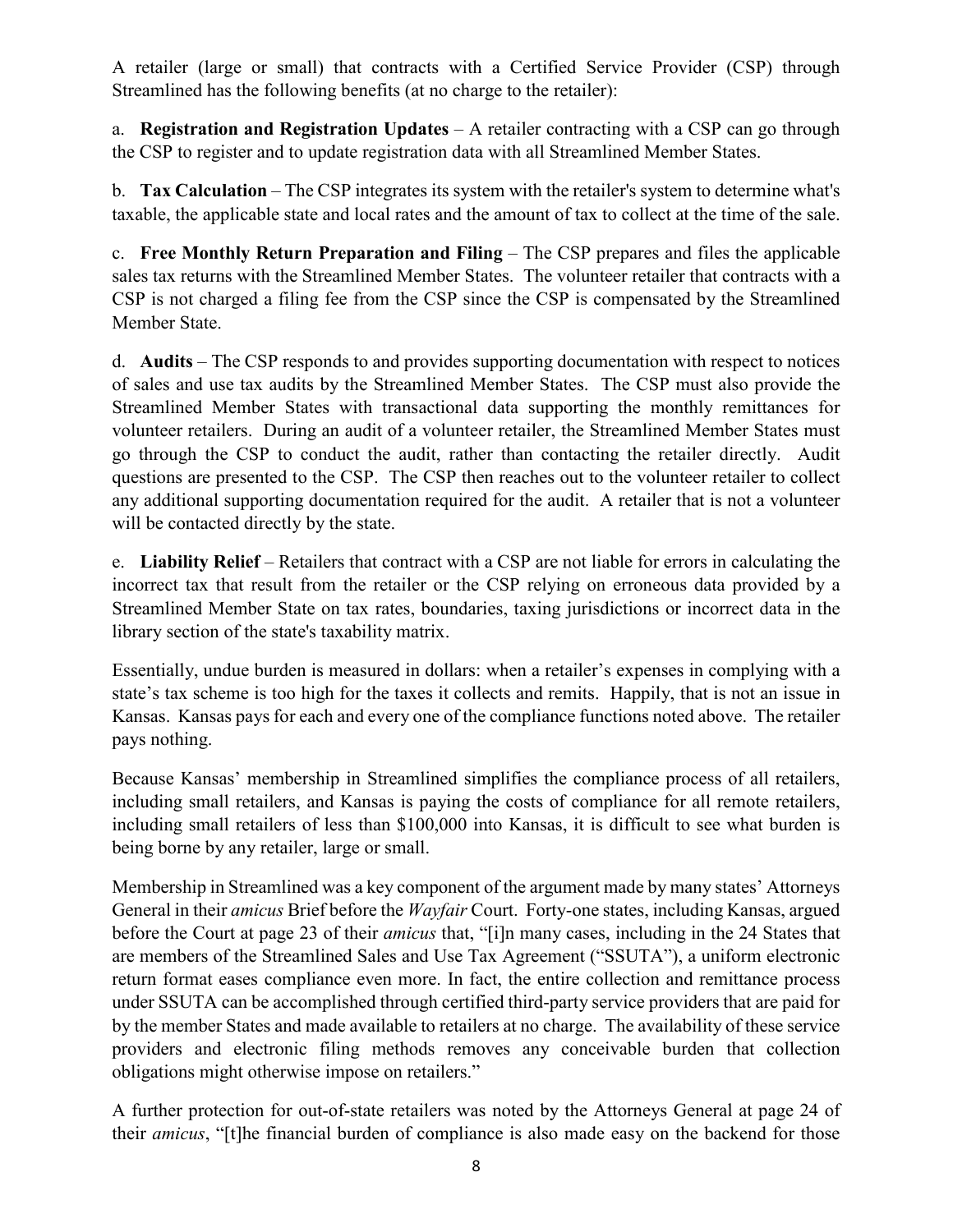retailers that discover they may have inadvertently failed to accurately collect and remit the tax. Thirty-Eight States and the District of Columbia participate in the Multistate Voluntary Disclosure Program. The program allows retailers with potential tax liabilities in multiple States to negotiate a penalty-free settlement through the Multistate Tax Commission. By negotiating a single settlement through the Commission that satisfies all obligations in the participating States, the program offers retailers a faster, more efficient, and less costly resolution than approaching each State separately." It should be noted that Kansas is a full participant in the Voluntary Disclosure Program.

Last, as emphasized above, K.S.A. 79-3702(h)(2)(D) also offers those who do not believe that they have sufficient nexus with Kansas to be obligated to collect and remit an opportunity to demonstrate that the activities of the person or affiliated person in the state are not significantly associated with the retailer's ability to establish or maintain a market in this state for the retailer's sales. This provides even further "burden relief" for small retailers.

### **Notice 19-04**

Kansas has had a statute in place since 2003 that meets the constitutional requirements as enunciated under *Wayfair*. There is nothing more to be added or interpreted statutorily or constitutionally.

Thus, the Department, charged with the duty to administer and enforce the sales tax laws of Kansas (See, K.S.A. 79-3618, K.S.A. 79-3702(b)), published Notice 19-04. This notice did nothing more than publicize the *Wayfair* decision, the controlling Kansas statute, and the directions for how retailers can begin to comply with the Kansas statute.

In keeping with Kansas' long history of accepting voluntary compliance agreements (as noted by the *amici* Attorneys General), the Notice also suggested that if a market place facilitator desired to voluntarily comply with Kansas collect and remit requirements, they should contact the Department and obtain a voluntary compliance agreement.

The Department's Notice is not a regulation with the force of law. No regulation is needed. The law is plain, unambiguous and is self-executing.

K.S.A. 79-3702 was purposefully written to be as extensive as constitutionally permissible. *See*   $79-3702(h)(1)(F)$ ,  $(h)(2)(A)$  and  $(h)(2)(B)$ . Apart from any action by the Department, the statute possessed the latent potential to have expanded reach depending on constitutional interpretation. As an administrative agency, the Department could not regulate in such a way to extend the reach of what was permissible, because its authority to regulate may not go beyond the constitutional reach of the statute it is implementing or administering. *See e.g. Pemco, Inc. v. Kansas Dep't of Revenue*, 258 Kan. 717, Syl. ¶ 2, (1995). *Wayfair*, however, effectively expanded the definition of those who, under K.S.A. 79-3702(h)(1)(F), have "nexus with the state sufficient to require such person to collect and remit taxes under the provisions of the constitution and laws of the United States." The Court's decision in *Wayfair* changed the permissible scope of K.S.A. 79-3702 as of that date. The Department did not change any agency policy by virtue of Notice 19-04. In fact, Notice 19-04 is wholly consistent with a natural interpretation of the existing statute and regulation, K.S.A. 79-3702 and K.A.R. 92-20-7, in light of *Wayfair*. Rather, Notice 19-04 was